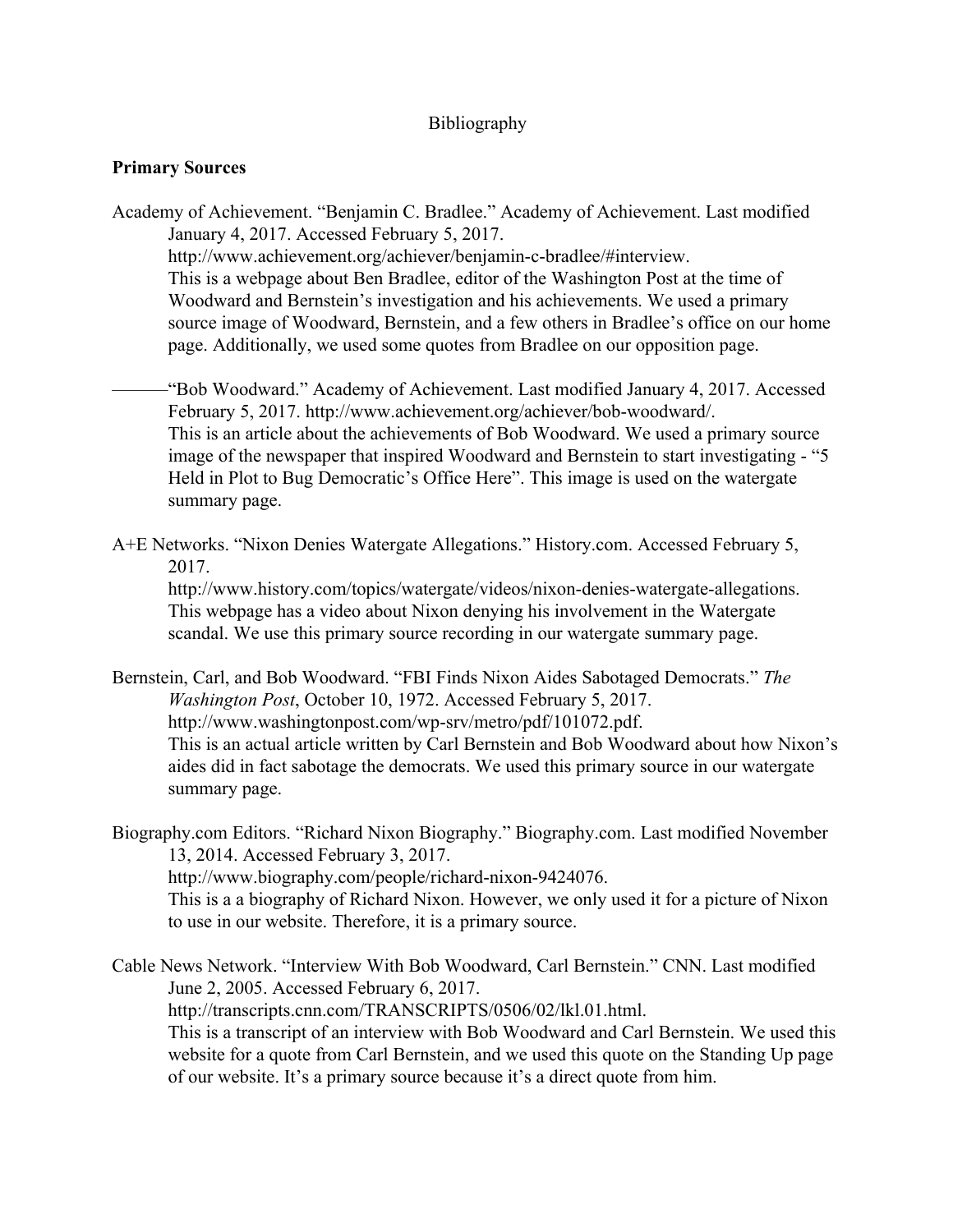- Deis, Robert. "Eternal Vigilance Is the Price of Liberty." This Day in Quotes. Last modified January 28, 2015. Accessed February 1, 2017. http://www.thisdayinquotes.com/2011/01/eternal-vigilance-is-price-of-liberty.html. This is a website about famous quotations and their relation to different days in the year. This source gave us information about a famous quote often attributed to Thomas Jefferson, however it was actually said by Wendell Phillips. We used this quote to end our nowadays paragraph. This is a primary source because it is a direct quotation that hasn't been edited.
- Francis, Carl. "Good Journalism Should Challenge People...Carl Bernstein." *EnvisianStrategic* (blog). Entry posted 2016. Accessed February 5, 2017. http://envisian.com/blog/2016/9/1/good-journalism-should-challenge-people-carl-bernstei n.

This is an article written by a strategic leadership expert about a quote that Carl Bernstein said. We used a primary source image from this website of Bernstein and Woodward that appears on our legacy page.

Fuller, Jaime. "Quiz: Did Richard Nixon ACTUALLY say that?" *Washington Post*. Accessed February 9, 2017.

https://www.washingtonpost.com/news/the-fix/wp/2014/08/08/quiz-did-richard-nixon-act ually-say-that/?utm\_term=.369f2e015c0f.

This is a newspaper article about some of the things Nixon said during his presidency. However, we only used it for an image of the Washington Post headline that announced Nixon's resignation. Therefore, it is a primary source.

Harold Weisberg Archive. "Clark MacGregor's Statement on The Washington Post." The Harold Weisberg Archive, Digital Collection. Accessed February 5, 2017. http://jfk.hood.edu/Collection/White%20Materials/Watergate/Watergate%20Items%2000 480%20to%2000669/Watergate%2000513.pdf. This website is an archive that has many different primary source documents from

different important events in US history. This specific document is a copy of Clark MacGregor's statement on the Washington Post. This is used on our opposition page.

Harry Ransom Center. "Dahlberg Story." Harry Ransom Center: The University of Texas at Austin. Accessed February 5, 2017.

http://www.hrc.utexas.edu/exhibitions/web/woodstein/post/dahlbergstory\_detail.html. This webpage has a description and a copy of an article Bernstein and Woodward wrote about Dahlberg. This article is used in our standing up page as an example of their credibility.

-"Deep Throat Exposed." Harry Ransom Center: The University of Texas at Austin. Accessed February 5, 2017.

http://www.hrc.utexas.edu/exhibitions/web/woodstein/deepthroat/felt\_notes5\_1\_large.ht ml.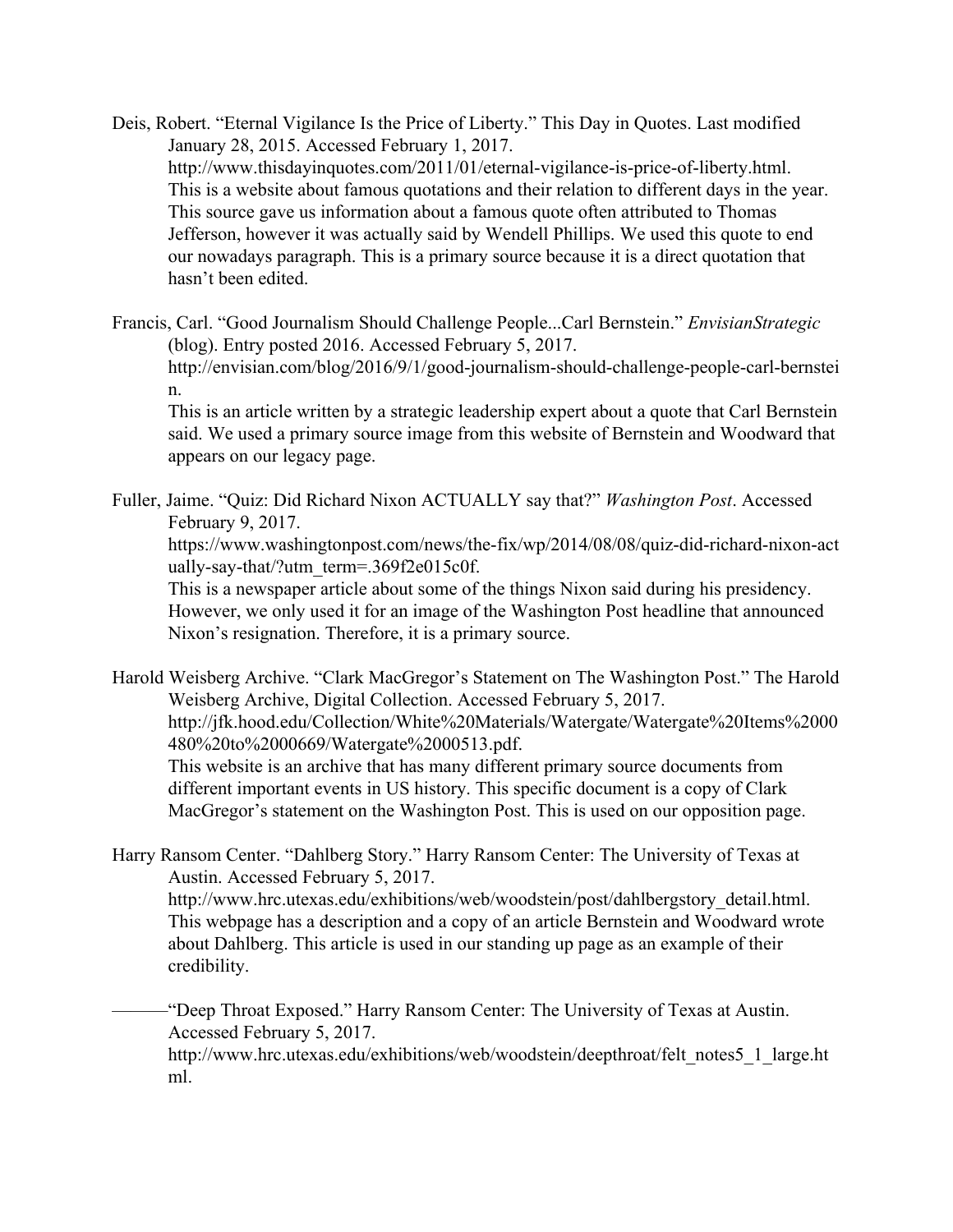This is a webpage about different aspects of the watergate scandal with primary source documents for evidence. We used a picture of Bob Woodward's notes on a phone call with Mark Felt, Deep Throat, from this website. This primary source appears on the anonymous source page on our website.

-"Fan Letter." Harry Ransom Center: The University of Texas at Austin. Accessed February 5, 2017.

http://www.hrc.utexas.edu/exhibitions/web/woodstein/post/dollar\_detail.html. This webpage described a fan letter written to Bernstein and Woodward on the day of Nixon's resignation. We used this letter as an example of Woodward's and Bernstein's effect on the public in our legacy page.

-"Segretti Notes." Harry Ransom Center: the University of Texas at Austin. Accessed February 5, 2017.

http://www.hrc.utexas.edu/exhibitions/web/woodstein/post/segretti\_detail.html. This webpage provides documents that relate to Bernstein and Woodward's investigation of the Watergate. We used Carl Bernstein's notes after an interview with Donald Segretti from this website. This primary source appears on our process page.

Holland, Max. "Beyond Deep Throat: The Hidden Watergate Sources That Helped Topple a President." *Newsweek*, October 9, 2014. Accessed February 3, 2017. http://www.newsweek.com/2014/10/17/many-sources-behind-woodward-and-bernsteinsdeep-throat-276291.html.

This article is about the multiple sources other than Deep Throat that Bernstein and Woodward used to expose Nixon. We used an image from this site of Woodward and Bernstein working for the header of our process page.

———"The Myth of Bob Woodward: Why Is This Man an American Icon?" *Newsweek*, March 11, 2013. Accessed February 5, 2017.

http://www.newsweek.com/myth-bob-woodward-why-man-american-icon-62801. This is an article about Bob Woodward's status as an american icon and whether or not he is deserving of this title. We used a primary source image of Bernstein and Woodward sitting at a table from this website. The image appears on a slideshow on our homepage.

Indianapolis Public Library. "40th Annual McFadden Memorial Lecture." The Indianapolis Public Library. Last modified March 11, 2011. Accessed February 5, 2017. http://www.indypl.org/mcfadden/woodward/. This is a webpage about an event where Bob Woodward was presenting at. We used primary source images from this webpage of Bernstein and Woodward. These is used in our gallery on the home and legacy page.

Jones, Richard O. "Journalist Carl Bernstein Speaks for Wilks Lecture, October 14." *Hey! Hamilton!*, September 12, 2014. Accessed February 5, 2017. https://heyhamilton.com/tag/carl-bernstein/.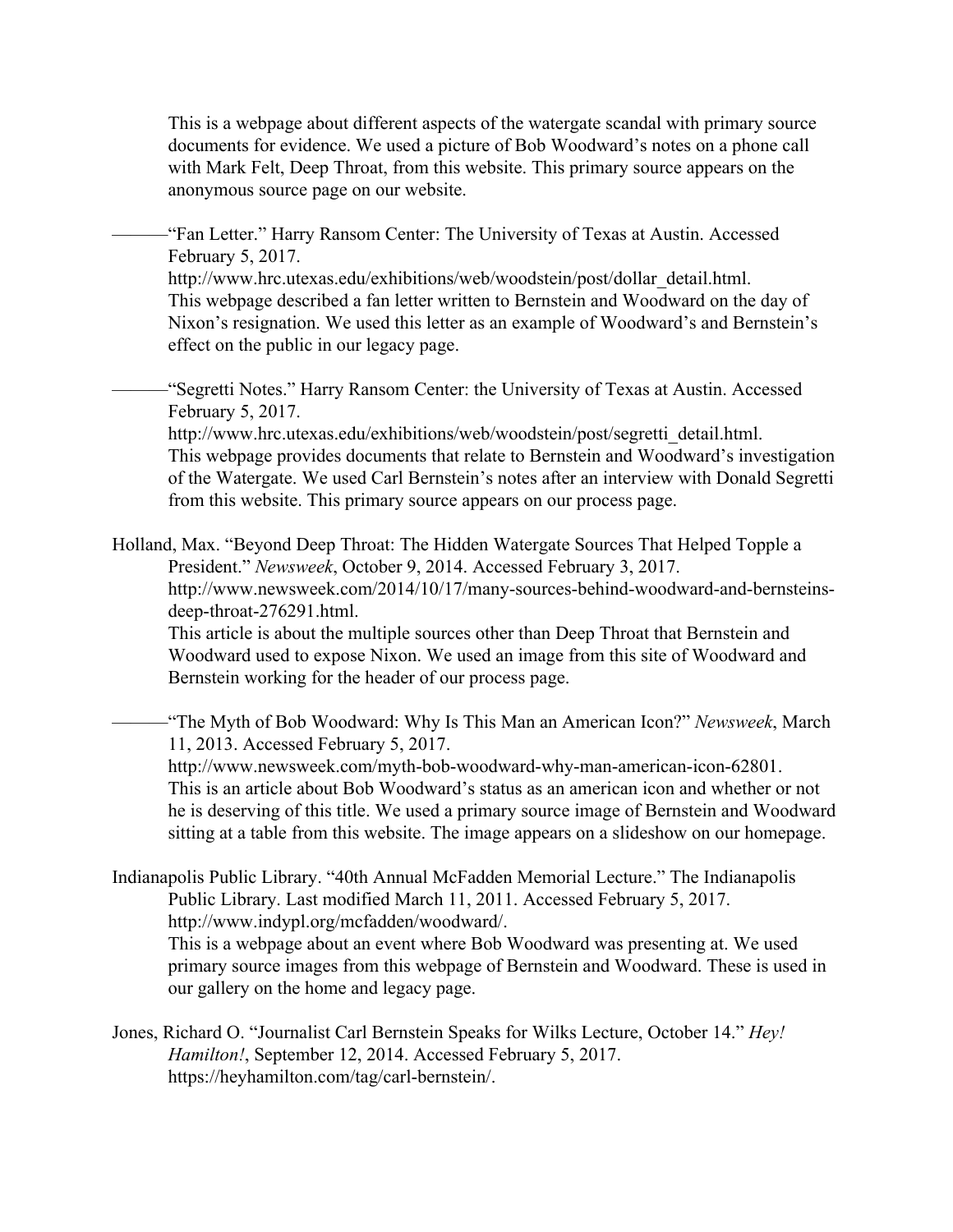This is a newsletter about different events going on in Hamilton, Ohio. This webpage was specifically about Carl Bernstein coming to speak at an event. We used a primary source image of Bernstein from this website that appears on a slideshow on our home page.

- Kaiser, Robert G. "The Bad News about the News." The Brookings Essay. Last modified October 16, 2014. Accessed February 5, 2017. http://csweb.brookings.edu/content/research/essays/2014/bad-news.html#. This is an article about the advancements or rather the lack of advancements of journalism in America throughout the digital age. We used a primary source image of Bernstein and Woodward being interviewed about their book from this website. This image appears on our legacy page.
- "The Kalb Report Writing History: Bob Woodward, Carl Bernstein and Journalism's Finest Hour." Video file. Youtube. Posted by The National Press Club, October 20, 2014. Accessed February 3, 2017. https://www.youtube.com/watch?v=554xlab-u2s. This video is about Woodward's and Bernstein's work in exposing the watergate. We used an image from this video of Bernstein and Woodward now. This image is used in our legacy header.

Kiyanag. "Watergate." emaze. Accessed February 5, 2017. https://www.emaze.com/@AZCQICQI/Watergate. This is a website with a presentation about the watergate scandal. We used this presentation for a primary source image of Bob Woodward that appears on a slideshow on our home page.

Lewis, Alfred E. "5 Held in Plot to Bug Democrats' Office Here." *Washington Post*. Accessed December 7, 2016.

http://www.washingtonpost.com/wp-dyn/content/article/2002/05/31/AR2005111001227. html.

This article is about a break in at the DNC headquarters in June 1972. This article was one of the first pieces written about the Watergate and started Bernstein's and Woodward's curiosity in the scandal. We use it as a primary source in our summary of the scandal.

Lucey, Bill. "Watergate 40 Year-Anniversary: A Collection of Historic Footnotes." The Morning Deliver: Feats, Facts, and Historic First About Items in the News. Last modified June 13, 2012. Accessed February 3, 2017.

http://www.wplucey.com/2012/06/watergate-40-year-anniversary-a-collection-of-historic -footnotes.html.

This is a site that has a compilation about interesting facts regarding the Watergate Scandal. We used this to get an image we used on the "How" page of our website, therefore it is a primary source.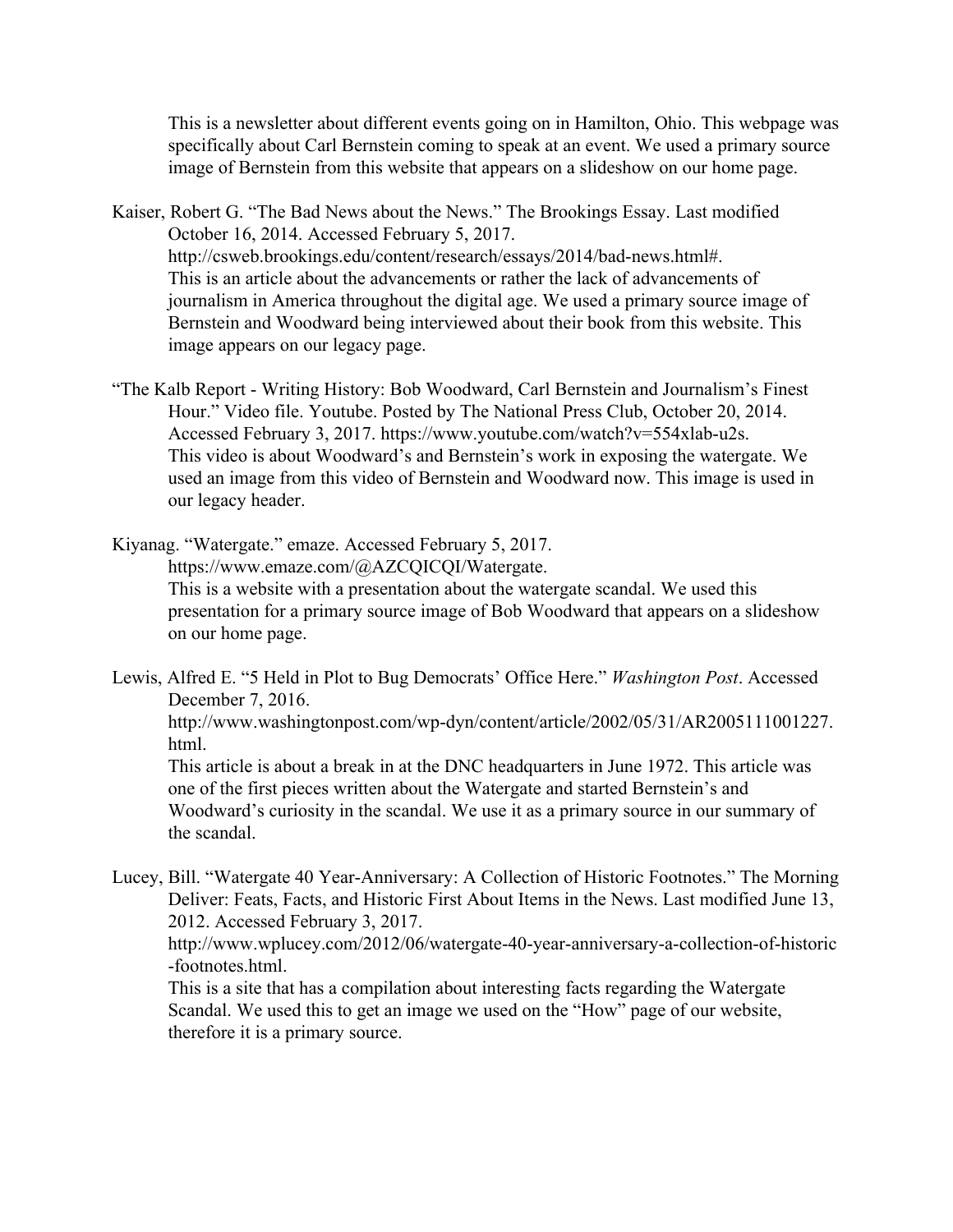Mirkinson, Jack. "Bob Woodward, Carl Bernstein Weigh in on Washington Post Sale, Jeff Bezos." *The Huffington Post*, October 6, 2013. Accessed February 1, 2017. http://www.huffingtonpost.com/2013/08/06/woodward-bernstein-washington-post-sale-je ff-bezos\_n\_3712090.html. This is an article about Woodward and Bernstein's opinion about a recent change the Post is making. We used a photo of young Bernstein and Woodward from this article for our home page.

Moos, Julie. "Ben Bradlee Expresses Doubts about Deep Throat Details in Watergate Coverage." *Poynter*, April 30, 2012. Accessed January 30, 2017. https://www.poynter.org/2012/ben-bradlee-expresses-doubts-about-deep-throat-details-in -watergate-coverage/172114/. This is an article that describes Ben Bradlee's, former editor of the *Washington Post,* doubts on whether Deep Throat was a credible source. This article gave us primary

source quotes from Ben Bradlee expressing his views and was used in our paragraph about opposition to the investigation.

- O'Connor, John D. "I'm the Guy They Called Deep Throat." *Vanity Fair*, July 2005. Accessed January 30, 2017. http://www.vanityfair.com/news/politics/2005/07/deepthroat200507. This is the article that showed the world in 2005 who Deep Throat (Mark Felt) was. This source had information about Mark Felt and how his identity was revealed and primary source quotes about the event. These quotes were used in our anonymous source paragraph about Deep Throat. We also used a picture of the original article on the anonymous source page.
- Peters, Gerhard, and John T. Woolley. "Statements about the Watergate Investigations." The American Presidency Project. Last modified May 22, 1973. Accessed January 30, 2017. http://www.presidency.ucsb.edu/ws/?pid=3855. This website has information about information on different US presidents and specifically this article is about statements President Nixon made about the Watergate. We used this to find primary source quotes about Nixon's involvement in the Watergate from his perspective and was used in the Watergate scandal summary paragraph.

Staff, NPR. "40 Years On, Woodward And Bernstein Recall Reporting On Watergate." NPR. Last modified June 13, 2014. Accessed February 1, 2017. (http://www.npr.org/2014/06/13/321316118/40-years-on-woodward-and-bernstein-recallreporting-on-watergate ). We used this source to get a quote from Carl Bernstein. The quote was about his point of view when he and Woodward published an article that mentioned a grand jury, when in fact the testimony had never been brought to the grand jury. This is a primary source

because it is a direct quote from him.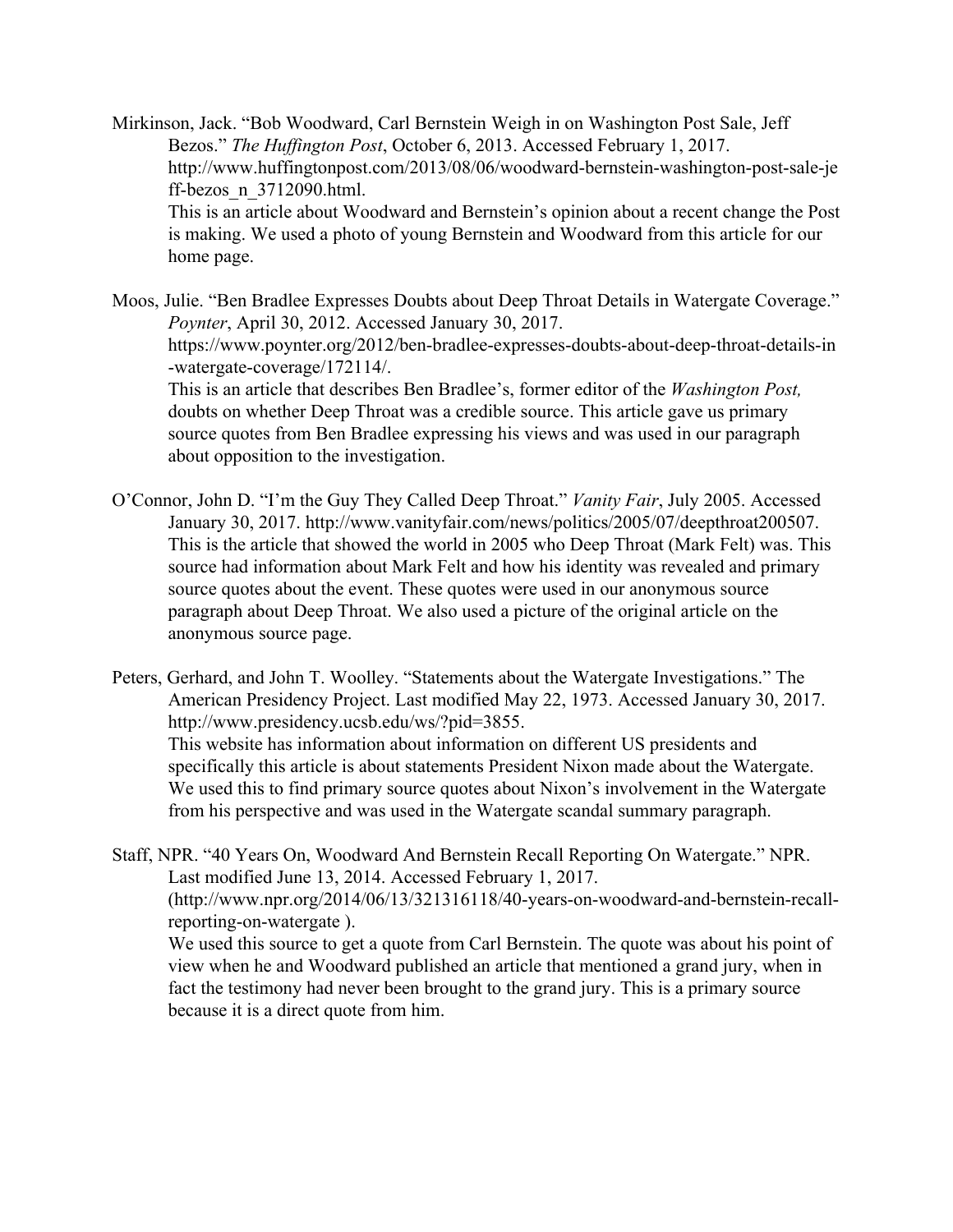Steemit beta. "Trumps War with the MSM, OR, Where Did You Go Woodward and Bernstein?" steemit. Last modified December 2016. Accessed February 3, 2017. https://steemit.com/media/@richq11/trumps-war-with-the-msm-or-where-did-you-go-wo odward-and-bernstein. This is an article about that compares the watergate to Donald Trump. We used this

article for a primary source image of Bernstein and Woodward. This image is used in the header for the standing up page.

"The Story behind 'All the President's Men.'" Video file, 00:46. YouTube. Posted by CBS Sunday Morning, June 15, 2014. Accessed February 5, 2017. https://www.youtube.com/watch?v=cOwjLJA6R44. This is a clip from an interview with Carl Bernstein and Bob Woodward where they compare journalism at there time to journalism today. This video is used at the end of our legacy page.

U.S. News Staff. "The Effects of Watergate: The Good and the Bad." *U.S. News*. Accessed December 13, 2016.

http://www.usnews.com/news/articles/2014/08/08/effects-of-watergate-the-good-and-thebad.

This article is about the good and bad results of the Watergate. However, we only used a picture of two people reading an article about Nixon's resignation in 1974. Therefore this is a primary source.

*Washington Post*. Accessed December 7, 2016.

http://www.washingtonpost.com/wp-srv/politics/interactives/watergate/docs/1\_7burglary. pdf.

This is a copy of some of Bob Woodward's notes during the investigation. We used this as an image on our website, and it was important because it helped us prove Woodward's extensive involvement in the investigation. We are considering this a primary source because it is a direct, unedited copy of Woodward's notes.

*Washington Post*. "Watergate: 25 Years Later." June 17, 1997. Accessed February 6, 2017. http://www.washingtonpost.com/wp-dyn/content/discussion/2006/10/18/DI20061018013 49.html.

This is an interview with Bob Woodward. We used this source for a quote from Bob Woodward to use on the homepage of our website. This is a primary source because it's a direct quote from him.

Weiner, Tim. "W. Mark Felt, Watergate Deep Throat, Dies at 95." *The New York Times*, December 19, 2008. Accessed February 3, 2017. http://www.nytimes.com/2008/12/19/washington/19felt.html. This is a newspaper article about Mark Felt's death. However, we only used it for an image of Mark Felt to use on our website. Therefore, it is a primary source.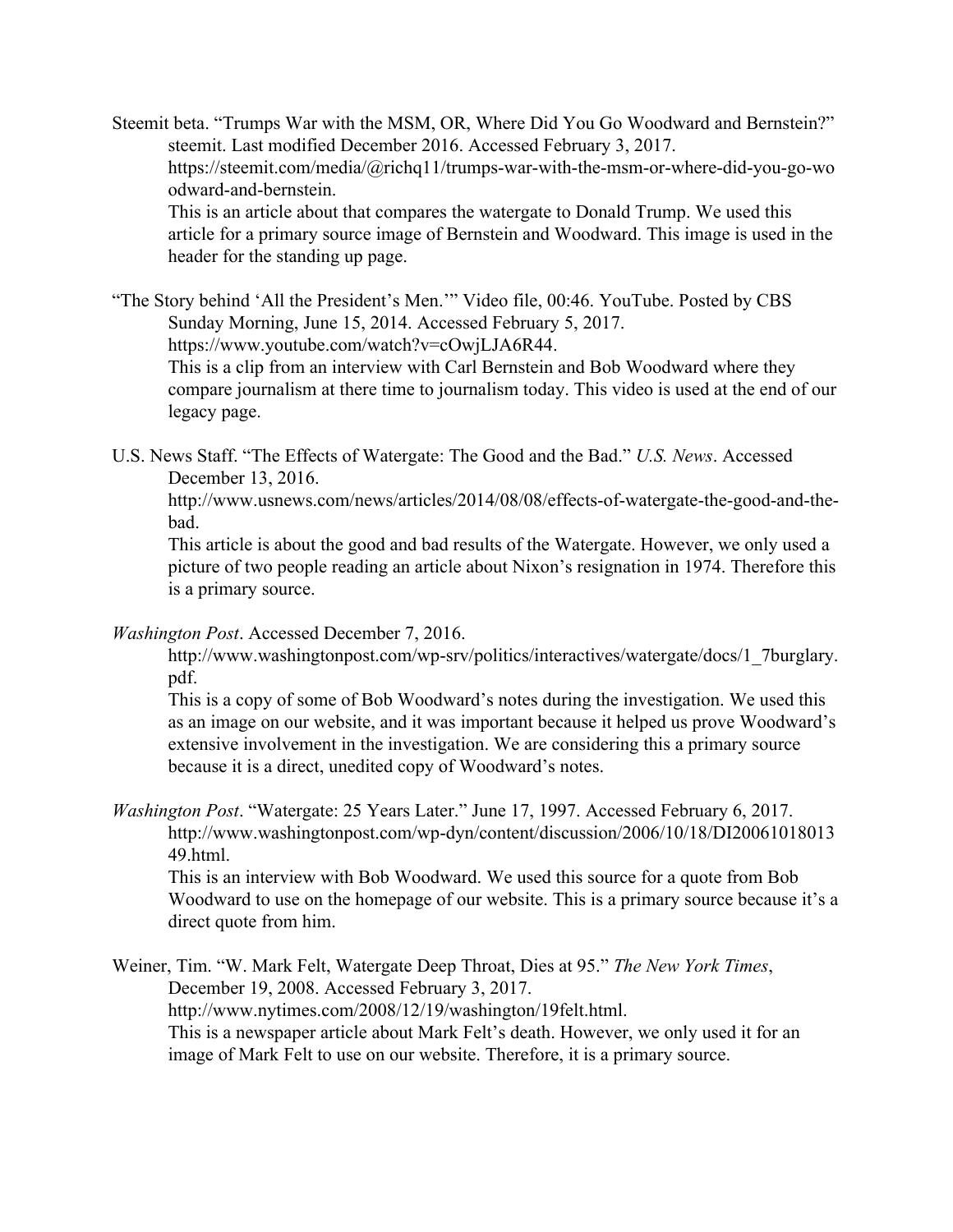Woodward, Bob. "Question & Answer." Bob Woodward. Accessed January 16, 2017. http://bobwoodward.com/question-answer.

This was an interview with Bob Woodward that gave us information on his emotions and thoughts during the investigation. This helped us with the process section of our project because it was very important to know what Woodward and Bernstein were thinking for the duration of the investigation. This is a primary source because it is a written copy of the dialogue, so there was nothing changed by the interviewer or the interviewee.

## **Secondary Sources**

Adam, Gordon Stuart, and Roy Peter Clark. *Journalism: The Democratic Craft*. N.p.: Oxford University Press, 2006.

This is a book about the results of journalism on democracy written by experienced instructors Adam and Clark. We used this information to analyze the morality of Woodward and Bernstein's process and investigation. This was used in our analysis paragraph.

A+E Networks. "Watergate Scandal." History.com. Last modified 2009. Accessed April 5, 2017. http://www.history.com/topics/watergate.

We used this source to add info to our summary page about the reasoning behind the Watergate break-in and Nixon's re-election strategy. It is a secondary source because it only contains secondary, summarizing information about the scandal.

Bernstein, Carl, and Bob Woodward. *All the President's Men*. New York, NY: Carl Bernstein and Bob Woodward, 1974.

This book offered the first hand experience of Woodward and Bernstein investigating the Watergate as they are the authors which makes this a primary source. We used this book to find out the risk Woodward, Bernstein, and the post took in investigating the Watergate scandal and how they actually accomplished their goal.

Biography.com Editors. "Carl Bernstein Biography." The Biography.com Website. Last modified October 28, 2015. Accessed December 14, 2016. http://www.biography.com/people/carl-bernstein-102815. This biography article gave us basic information on Carl Bernstein's childhood and how he got involved in the *Post.* The information was used in developing our understanding of the Watergate and was used in his biography.

Biography.com Editors. "Bob Woodward Biography." The Biography.com Website. Last modified April 2, 2014. Accessed December 15, 2016. http://www.biography.com/people/bob-woodward-507693#later-works. This article gave us general background information and specific dates for Bob Woodward's early life. This information was used to develop our initial understanding of the Watergate and Bob Woodward and was used in his biography.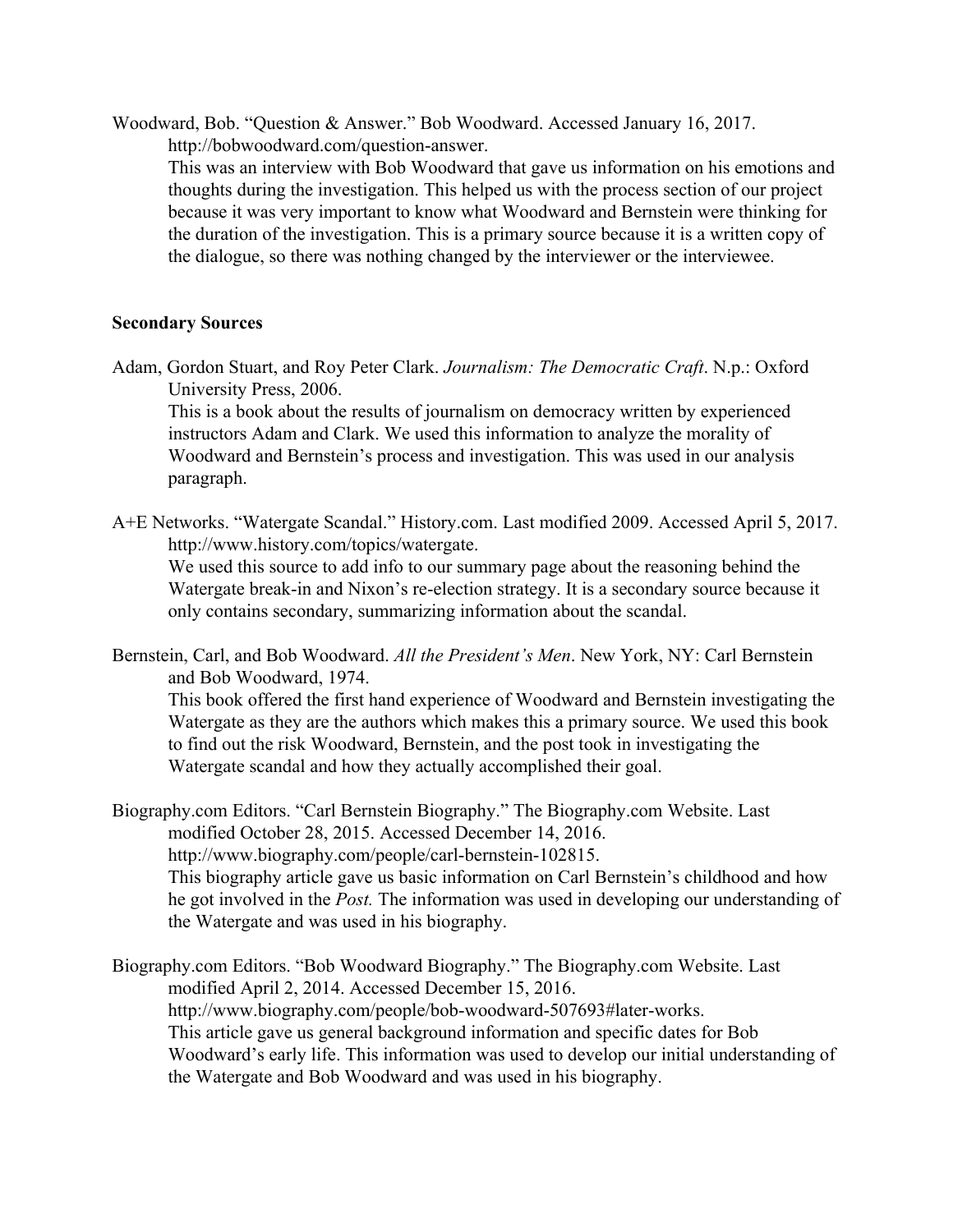Bradner, Eric. "Hillary Clinton Email Controversy Explained." *CNN*, October 28, 2016. Accessed May 16, 2017.

http://www.cnn.com/2015/09/03/politics/hillary-clinton-email-controversy-explained-201 6/.

This source was used to gain more information on the allegations made against Hillary Clinton during the 2016 Presidential Election. This information was used on the legacy page of our website in order to help readers understand Watergate's relation to current events.

Crichton, Danny, Ben Christel, Aaditya Shidham, Alex Valderrama, and Jeremy Karmel. "How Has Journalism Changed?" Journalism in the Digital Age. Accessed December 13, 2016. https://cs.stanford.edu/people/eroberts/cs181/projects/2010-11/Journalism/index3f9d.htm l?page $id=38$ .

This website is a project by college students on Journalism in the Digital Age. We used this website to learn how journalism has changed since Woodward and Bernstein's investigation and was used in our effects on journalism paragraph.

Glavinic, Tonei. "Watergate and the Washington Post: Questionable Tactics in Service to Democracy." *Inquiries Journal* 4, no. 2. Accessed January 16, 2017. http://www.inquiriesjournal.com/articles/618/watergate-and-the-washington-post-questio nable-tactics-in-service-to-democracy.

This is an article about the morality of the Watergate Investigation. We gained information about the means of the Investigation and the overall effect on journalism. We also gained access to other resources about the same topic. This article was used in our analysis paragraph and effect on journalism paragraph.

Hansler, Jennifer. "Trump on Russia allegations: 'There is no collusion.'" *CNN*, May 13, 2017. Accessed May 16, 2017. http://www.cnn.com/2017/05/13/politics/donald-trump-fox-judge-jeanine/.

This article was used to gain more information on the allegations made against President Donald Trump both during and after the 2016 Presidential election. This information was used on the legacy page of our website to give readers a better understanding of Watergate's relation to current events.

Hardy, Michael. "Watergate Scandal: Public Distrust of Government Begins." Federal Times. http://www.federaltimes.com/story/government/anniversary/2015/12/01/watergate-scand al-public-distrust-government-begins/76365238/. This source was used to gain information on the public's reaction to the break in, as well as the reason behind Nixon's resignation. This information was used on the Watergate summary page to demonstrate the effects of the scandal on the public after Nixon's resignation.

Independence Hall Association. "Muckrakers." US History. Last modified 2016. Accessed May 15, 2017. http://www.ushistory.org/us/42b.asp.